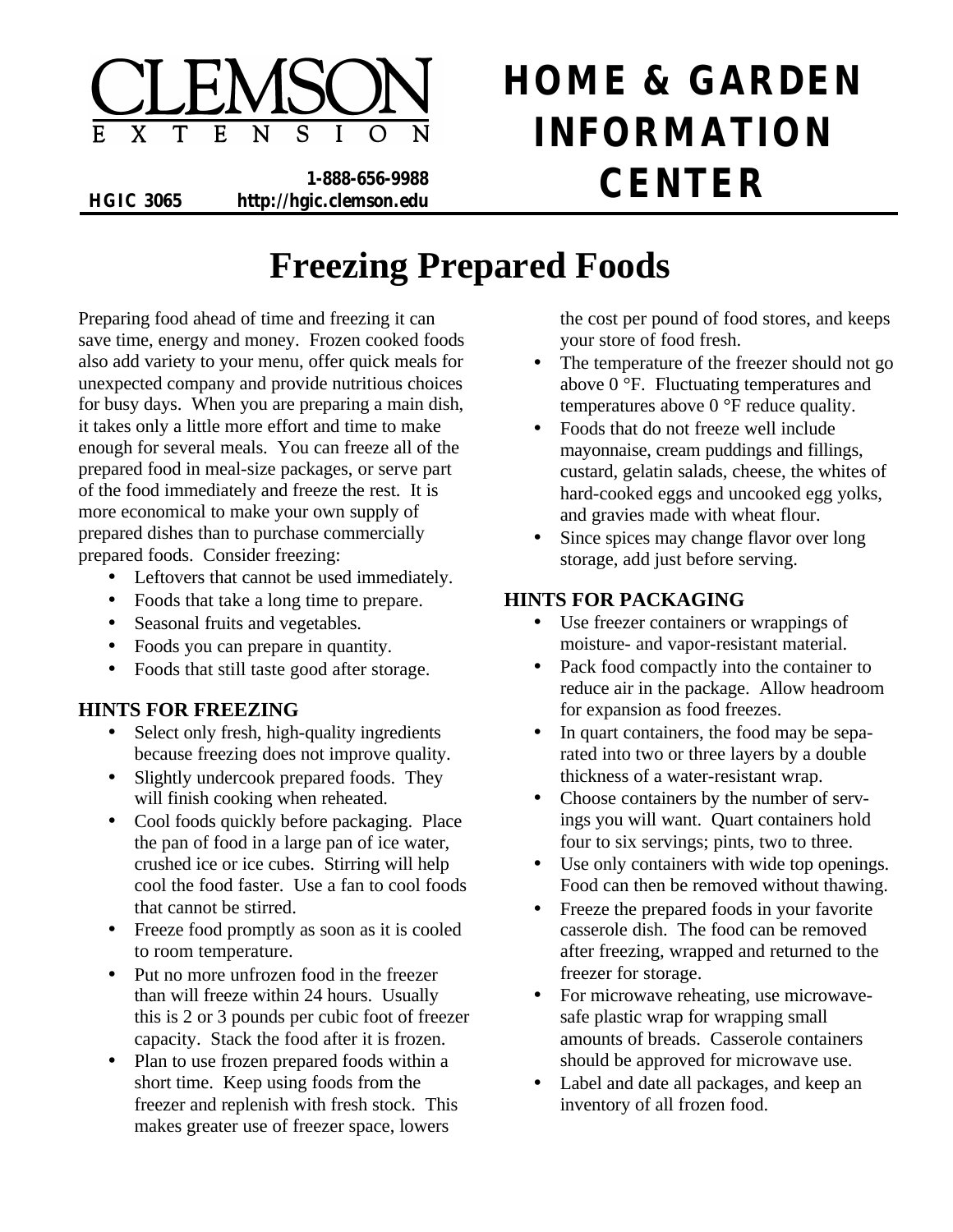| <b>Freezing Recommendations for Commonly Prepared Foods</b>                                                                                                         |                                                                                                                                                                                                                                                                                                                                                                                                  |                                                                                                                                                                                                                                                                                                |                               |  |  |  |
|---------------------------------------------------------------------------------------------------------------------------------------------------------------------|--------------------------------------------------------------------------------------------------------------------------------------------------------------------------------------------------------------------------------------------------------------------------------------------------------------------------------------------------------------------------------------------------|------------------------------------------------------------------------------------------------------------------------------------------------------------------------------------------------------------------------------------------------------------------------------------------------|-------------------------------|--|--|--|
| Food                                                                                                                                                                | <b>Preparation</b>                                                                                                                                                                                                                                                                                                                                                                               | <b>Serving</b>                                                                                                                                                                                                                                                                                 | <b>Storage</b><br><b>Time</b> |  |  |  |
| <b>COMBINATION</b><br><b>DISHES</b>                                                                                                                                 | Foods should be undercooked.                                                                                                                                                                                                                                                                                                                                                                     |                                                                                                                                                                                                                                                                                                |                               |  |  |  |
| Baked beans and other<br>bean dishes; rice or<br>spaghetti dishes; lasagna;<br>chow mein; soups; stuffed<br>peppers or eggplants;<br>meat pies                      | Use a minimum of bacon, ham or salt<br>pork; omit potatoes in soups and meat<br>pies. Cook until nearly done, and cool<br>by setting pan or oven/freezer-tempered<br>baking dish in a shallow pan of ice<br>water. Stir occasionally. Wrap pack-<br>age compactly to eliminate air space<br>and freeze promptly. For meat pies,<br>use top crust only and freeze unbaked<br>pie before wrapping. | Partially thaw in refriger-<br>ator to prevent overcooking<br>and heat in top of double<br>boiler, or at 400 °F for 30-<br>45 minutes. For meat pies,<br>cut vent in crust and bake<br>without thawing at 400 °F<br>for 45 to 60 minutes, or<br>until piping hot and crust is<br>golden brown. | 4-6 months                    |  |  |  |
| <b>MEAT</b>                                                                                                                                                         |                                                                                                                                                                                                                                                                                                                                                                                                  |                                                                                                                                                                                                                                                                                                |                               |  |  |  |
| Meat loaf                                                                                                                                                           | Prepare as usual. Do not put bacon<br>strips on top. May bake if you wish.<br>Package.                                                                                                                                                                                                                                                                                                           | Unwrap and cook unbaked<br>meat loaf at 350 $\degree$ F for 1½<br>hours, previously baked for<br>1 hour or until hot.                                                                                                                                                                          | 3-4 months                    |  |  |  |
| Roast — beef, pork or<br>poultry.                                                                                                                                   | Roast as usual. Remove as much fat as<br>possible. Keep pieces large. Cut meat<br>from the bone to save space. To keep<br>meat from drying out, cover sliced meat<br>with broth, sauce, or gravy and package<br>in rigid containers leaving headspace.                                                                                                                                           | Thaw in refrigerator and<br>reheat in foil at 325 °F for<br>15-20 minutes. Unthawed<br>meat with sauce may be<br>slowly heated on top of<br>stove or in oven.                                                                                                                                  | 2-4 months                    |  |  |  |
| <b>POTATOES</b>                                                                                                                                                     |                                                                                                                                                                                                                                                                                                                                                                                                  |                                                                                                                                                                                                                                                                                                |                               |  |  |  |
| Mashed                                                                                                                                                              | Store leftovers in a straight-sided<br>container; or add a beaten egg and<br>shape into patties. Shape and store with<br>double layer of paper between patties.                                                                                                                                                                                                                                  | Thaw just enough to slip<br>potatoes into top of double<br>boiler; heat over boiling<br>water. Dip patties in flour<br>and fry slowly without<br>thawing.                                                                                                                                      | 2-4 weeks                     |  |  |  |
| Stuffed (baked)                                                                                                                                                     | Cut freshly baked potatoes in half<br>lengthwise. Scoop out potato, leaving<br>skin unbroken. Mash scooped-out<br>potato and season. Pile into shells.<br>Cool and wrap.                                                                                                                                                                                                                         | Remove from package or<br>wrap. Place on baking<br>sheet. Reheat at 325 to<br>350 $\degree$ F until piping hot.<br>Add cheese if desired.                                                                                                                                                      | 1 month                       |  |  |  |
| <b>French Fries</b>                                                                                                                                                 | Use a high-starch content potato for<br>frying (Idaho or similar type). Fry in<br>hot fat until a light brown.                                                                                                                                                                                                                                                                                   | Spread on cookie sheet and<br>place in 400 °F oven until<br>thawed and crisp.                                                                                                                                                                                                                  | 1-2 months                    |  |  |  |
| <b>Sweet Potatoes</b>                                                                                                                                               | Dip boiled, peeled potatoes in lemon<br>juice or package with cooking water<br>around them. Freeze candied or<br>mashed potatoes in a casserole. Leave<br>skin on baked potatoes.                                                                                                                                                                                                                | Reheat in 325 to 350 $\degree$ F<br>oven until hot throughout.                                                                                                                                                                                                                                 | 3 months                      |  |  |  |
| <b>COMPARTMENT PLATES OR TRAYS</b>                                                                                                                                  |                                                                                                                                                                                                                                                                                                                                                                                                  |                                                                                                                                                                                                                                                                                                |                               |  |  |  |
| 1. Roast beef, corn, and<br>spinach<br>2. Ham slice, sweet potato<br>and broccoli<br>3. Sliced turkey, dressing<br>or stuffed baked potato,<br>and mixed vegetables | Package foods together that have<br>similar storage and heating times. Most<br>vegetables need only blanching before<br>freezing. Sauces may be added.<br>Package in foil trays.                                                                                                                                                                                                                 | Do not thaw. Heat, covered<br>with foil, at 400 $\degree$ F for 20 to<br>30 minutes. For crisp<br>foods, uncover the last 10<br>to 15 minutes.                                                                                                                                                 | 1 month                       |  |  |  |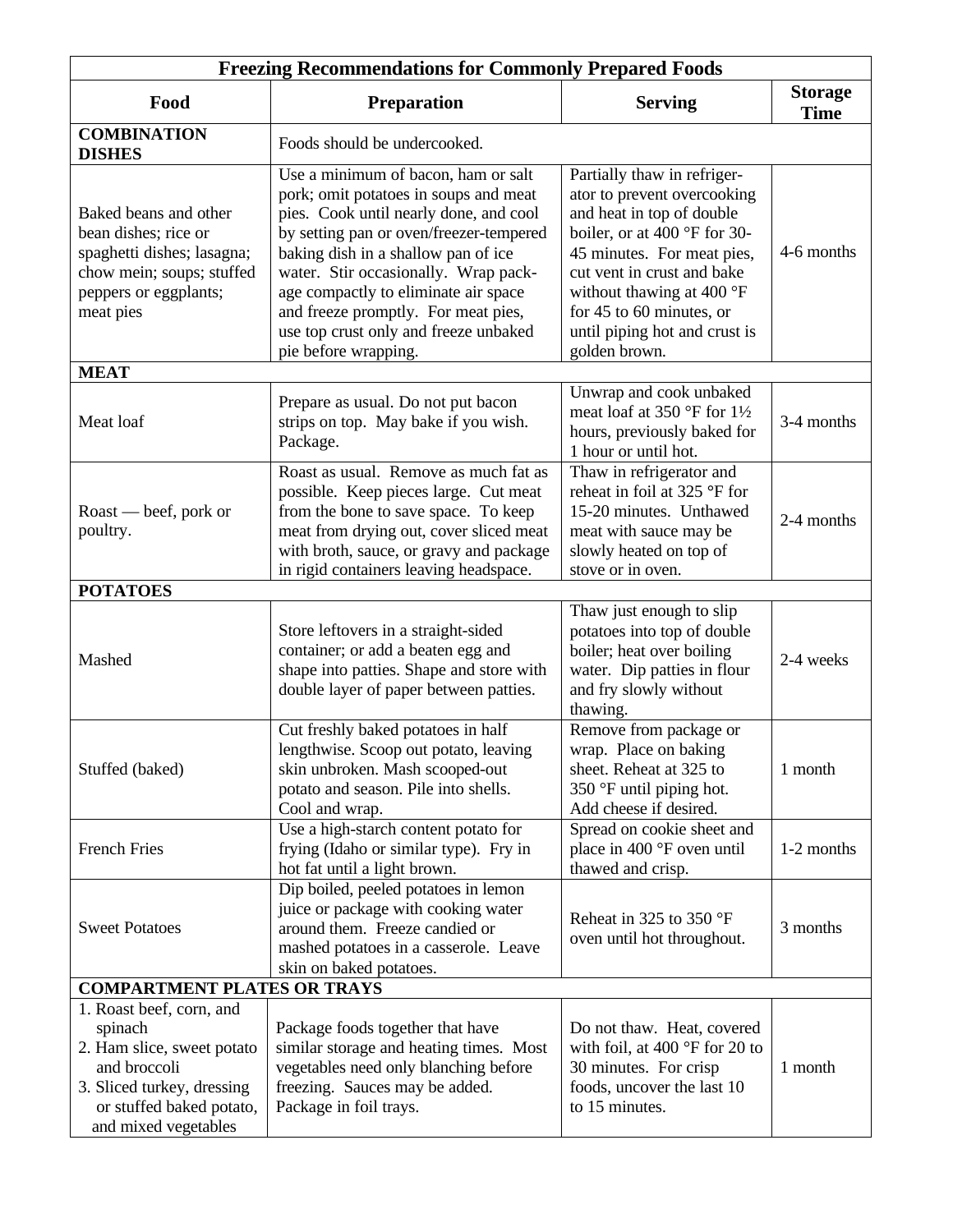| <b>Freezing Recommendations for Commonly Prepared Foods (continued)</b> |                                                                                                                                                                                                                                                                                                                                                                                              |                                                                                                                                                                                                                                            |                                                                                                        |  |  |
|-------------------------------------------------------------------------|----------------------------------------------------------------------------------------------------------------------------------------------------------------------------------------------------------------------------------------------------------------------------------------------------------------------------------------------------------------------------------------------|--------------------------------------------------------------------------------------------------------------------------------------------------------------------------------------------------------------------------------------------|--------------------------------------------------------------------------------------------------------|--|--|
| Food                                                                    | <b>Preparation</b>                                                                                                                                                                                                                                                                                                                                                                           | <b>Serving</b>                                                                                                                                                                                                                             | <b>Storage</b><br><b>Time</b>                                                                          |  |  |
| <b>BREADS</b>                                                           |                                                                                                                                                                                                                                                                                                                                                                                              |                                                                                                                                                                                                                                            |                                                                                                        |  |  |
| Biscuits, muffins, coffee<br>cake, fruit bread                          | Prepare as usual, cool. Freeze in pan<br>and cover tightly or package in alumi-<br>num foil for reheating.                                                                                                                                                                                                                                                                                   | Thaw in wrapping at<br>room temperature or heat<br>in pan or foil in 325 to<br>350 °F oven until hot.                                                                                                                                      | Biscuits,<br>quick breads:<br>2-3 months;<br>muffins: $6-12$<br>months                                 |  |  |
| Waffles                                                                 | Cook to a light brown. Separate in<br>layers in plastic container or freeze<br>separately and then package.                                                                                                                                                                                                                                                                                  | Heat without thawing in<br>the toaster until hot and<br>crispy.                                                                                                                                                                            | 1-2 months                                                                                             |  |  |
| Yeast: rolls, sweet rolls,<br>loaves, coffee cake                       | Dough may be shaped, placed in pans<br>and frozen; or baked before freezing.<br>Cover uncooked bread tightly and<br>freeze before product rises. For baked<br>bread, cool, then cover pan tightly or<br>place product in foil.                                                                                                                                                               | For unbaked bread,<br>uncover and let bread rise<br>before baking. Bake at<br>350 to 375 °F. For baked<br>bread, reheat in pan or<br>foil at 300 $^{\circ}$ F for 15 to 20<br>minutes.                                                     | 3-6 months                                                                                             |  |  |
| Sandwiches                                                              | Use day-old bread, spread to edges with<br>soft butter or margarine. Add filling<br>and spread evenly. Omit crisp<br>vegetables, hard-cooked egg white,<br>tomato, jellies and jams. Mayonnaise<br>tends to separate. Use salad dressing or<br>home-cooked dressing. Package.                                                                                                                | Thaw at room tempera-<br>ture in wrappings, 3 to 4<br>hours. Sandwiches for<br>grilling, such as cheese or<br>ham, should be thawed<br>before grilling. Frozen<br>sandwiches in a lunch<br>box will keep other foods<br>cool as they thaw. | Cheese, ham,<br>bologna: 3-4<br>weeks;<br>Others: 3-6<br>months                                        |  |  |
| <b>CAKES</b>                                                            |                                                                                                                                                                                                                                                                                                                                                                                              |                                                                                                                                                                                                                                            |                                                                                                        |  |  |
| Shortened cakes                                                         | Prepare and bake as usual in layers or<br>loaf pan. Cool. Remove from pans and<br>wrap tightly. Loaf cake may be cut to<br>family-size pieces before wrapping.<br>For best results, freeze cake and<br>frosting separately. See note below.*                                                                                                                                                 | Thaw cake in wrapping at<br>room temperature. Ice<br>and serve.                                                                                                                                                                            | 2-4 months                                                                                             |  |  |
| Angel food, chiffon,<br>sponge cakes                                    | Bake thoroughly; cool. Frosted: Freeze<br>before wrapping. Do not use egg white<br>frosting. Unfrosted: Wrap and freeze.<br>Place in container that will prevent<br>crushing. *Note: Fudge frosting and<br>powdered sugar icings made with fat<br>freeze well. Cooked candy-type<br>frostings may stay soft and creamy<br>between layers, but often crack and<br>crumble on outside of cake. | Frosted or filled: Unwrap<br>and thaw in refrigerator.<br>Unfrosted: Thaw in wrap<br>on rack 1 to 2 hours at<br>room temperature. If<br>wrapped in aluminum<br>foil, thaw at 300 $\degree$ F. for<br>15 to 20 minutes.                     | Egg-white<br>cakes:<br>6 months<br>Whole-egg<br>cakes:<br>4-6 months<br>Egg-yolk<br>cakes:<br>2 months |  |  |
| <b>COOKIES</b>                                                          |                                                                                                                                                                                                                                                                                                                                                                                              |                                                                                                                                                                                                                                            |                                                                                                        |  |  |
| <b>Baked</b>                                                            | Prepare and bake as stated in recipe.<br>Cool thoroughly. Package in foil or<br>rigid container with two layers of<br>waxed paper between cookies.                                                                                                                                                                                                                                           | Thaw in containers at<br>room temperature.<br>Remove from containers<br>and serve.                                                                                                                                                         | 6 months                                                                                               |  |  |
| Unbaked                                                                 | Refrigerator cookies: Form dough into<br>roll. Slice if desired. Package in<br>moisture- and vapor-resistant paper.<br>Drop cookies: Drop on sheet or just<br>package bulk dough.                                                                                                                                                                                                            | Thaw dough in refriger-<br>ator. Firm cookie dough<br>may be sliced before<br>completely thawed and<br>baked.                                                                                                                              | 6 months                                                                                               |  |  |